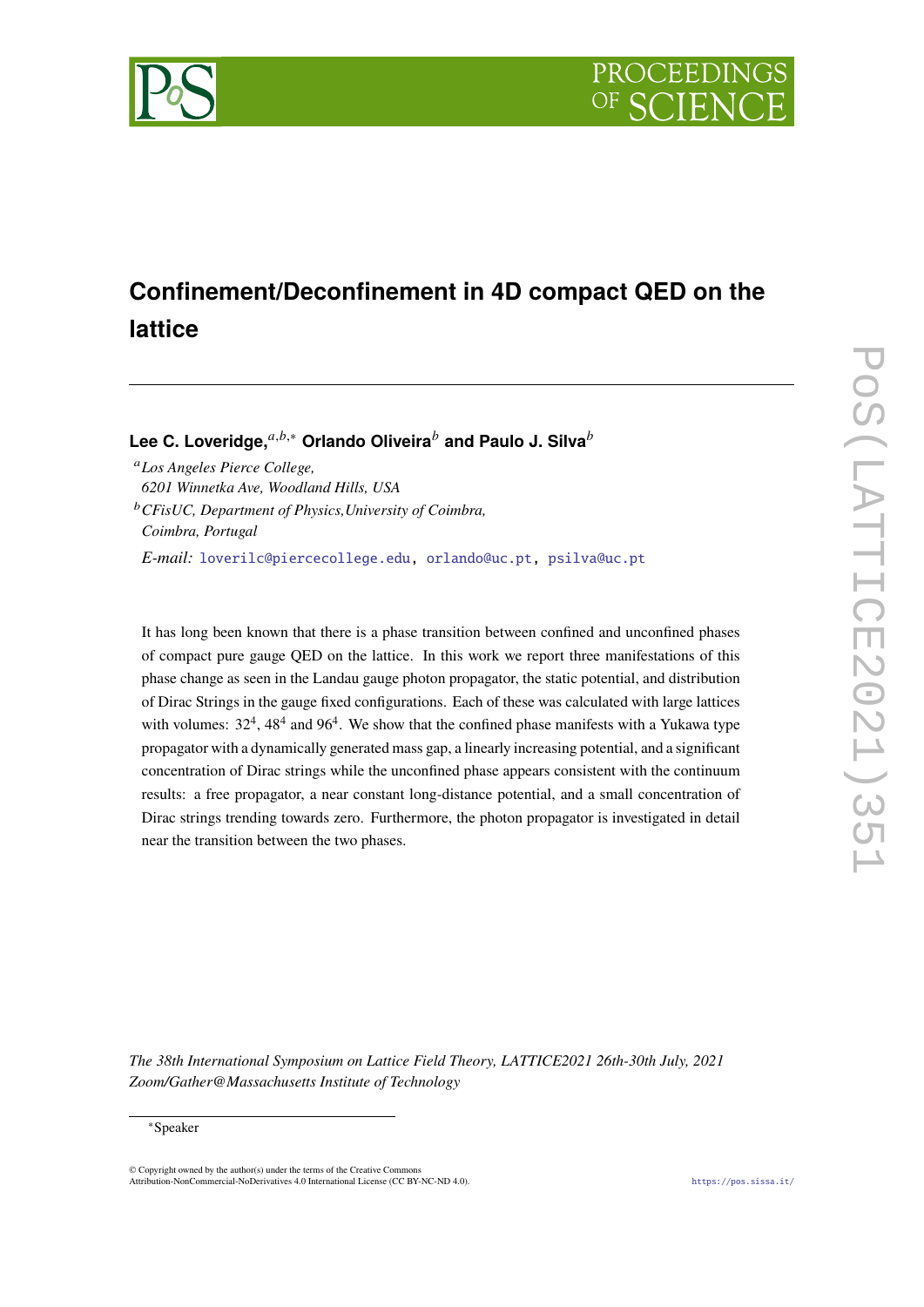# **1. Introduction**

The first major question is why we should study  $U(1)$  or QED on the lattice. After all, QED is fairly well understood in the free theory limit and interactions can be described well with perturbation theory. However,  $U(1)$  gauge theories are relevant to understand the Higgs sector and many condensed matter problems. QED corrections to lattice QCD problems are becoming increasingly important, and  $U(1)$  gauge theories are a laboratory for modeling gauge theories on quantum computers. The compact formulation of  $U(1)$  gauge theory on a lattice shows two different phases that are associated with different values of the coupling constant. Our particular interest here is to understand the "photon" propagator and the static potential in both a confining and a deconfining phase.

#### **2. Setup and Action**

A compact lattice  $U(1)$  gauge theory is set up in a very direct way. As with lattice QCD, the action is the sum of the real part of plaquettes which in the continuum limit become the standard Maxwell tensor composed of electric and magnetic fields. The action is

$$
S_W(U) = \beta \sum_{x} \sum_{1 \le \mu, \nu \le 4} \left\{ 1 - \Re \left[ U_{\mu\nu}(x) \right] \right\}, \ \beta = 1/e^2 \tag{1}
$$

where the plaquette  $U_{\mu\nu}(x)$  is given by

$$
U_{\mu\nu}(x) = U_{\mu}(x) U_{\nu}(x + a \,\hat{e}_{\mu}) U_{\mu}^{\dagger}(x + a \,\hat{e}_{\nu}) U_{\nu}^{\dagger}(x)
$$
 (2)

and the links  $U_u(x)$  are defined as

$$
U_{\mu}(x) = \exp\left\{i e a A_{\mu}\left(x + \frac{a}{2} \hat{e}_{\mu}\right)\right\}.
$$
 (3)

We analyzed this theory using standard hybrid monte-carlo sampling.

### **3. Static Potential**

Our first interesting result is in the static potential. Figure [1](#page-2-0) shows a clear phase change in the static potential between  $\beta = 0.8$  ( $e^2 = 1.25$ ) and  $\beta = 1.2$  ( $e^2 = 0.83$ ). In the low  $\beta$  (large coupling) regime, we see a potential that is rising linearly with distance, while at high  $\beta$  (low coupling) we see a potential that grows much more slowly with distance.

The strength of the linear part of the potential is characterized by a string tension  $\sigma$ . In figure [2](#page-2-1) we plot the low coupling string tension of the various lattice sizes from figure [1.](#page-2-0) The string tension appears to approach zero as the size of the lattice increases. This suggests that the infinite volume continuum limit may be a free field theory.

### **4. Photon Propagator in Landau Gauge**

The photon propagator is given by the expectation value of photon field between two different momentum states:

$$
\langle A_{\mu}(p_1) A_{\mu}(p_2) \rangle = V \delta(p_1 + p_2) D_{\mu\nu}(p_1). \tag{4}
$$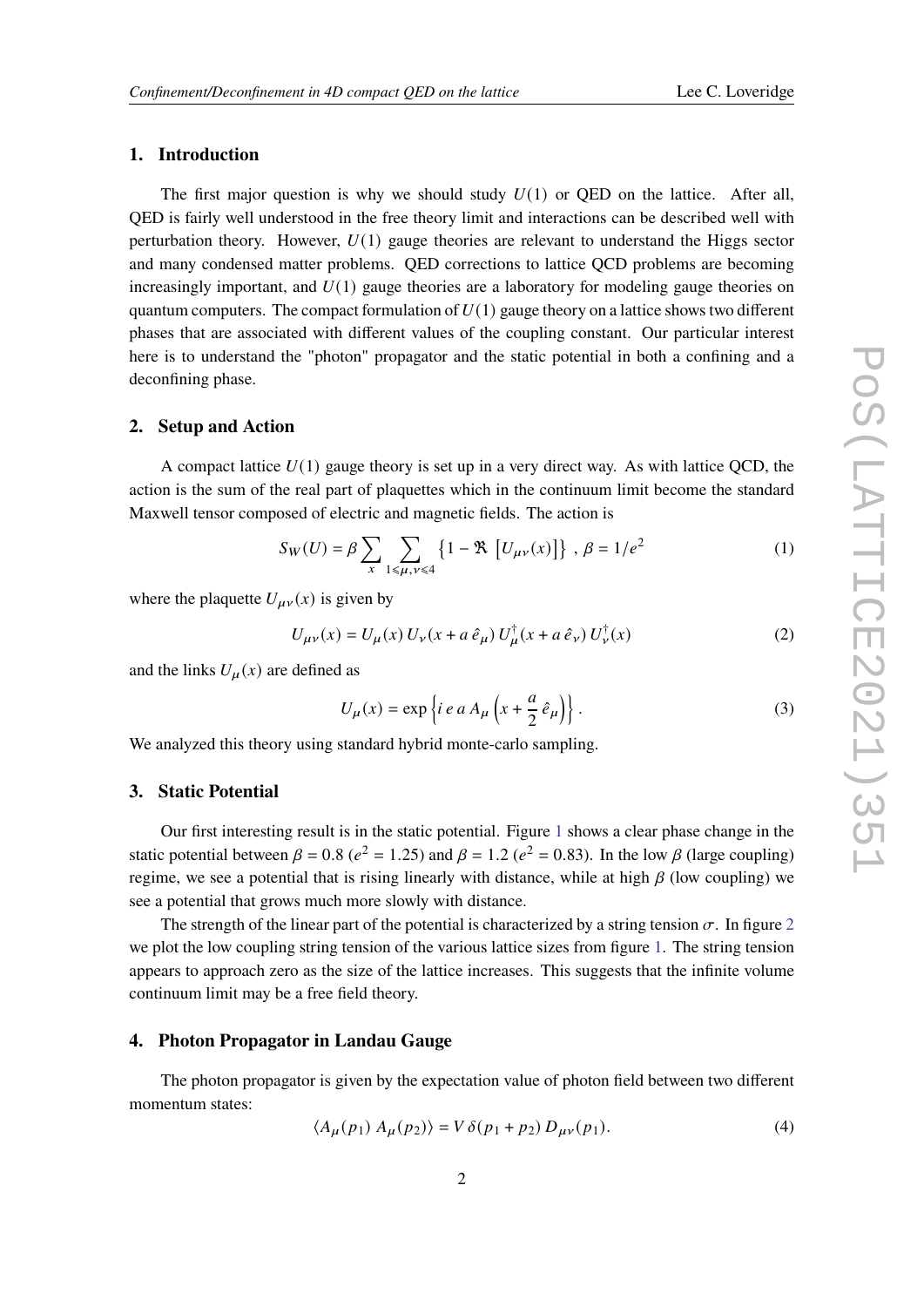<span id="page-2-0"></span>

<span id="page-2-1"></span>**Figure 1:** Static potential in the confined  $\beta = 0.8$  (left) and deconfined  $\beta = 1.2$  (right) states.



**Figure 2:** String tension in the infinite volume limit.

Before averaging the field values, we perform gauge shifts so that the propagator will be in the Landau Gauge and take the following form:

$$
D_{\mu\nu}(p) = \left(\delta_{\mu\nu} - \frac{p_{\mu}p_{\nu}}{p^2}\right)D(p). \tag{5}
$$

There is some ambiguity in how we should recover the photon  $(A_\mu)$  field from the lattice links

$$
U_{\mu}(x) = \exp\left\{ie\ a\ A_{\mu}\left(x + \frac{a}{2}\ \hat{e}_{\mu}\right)\right\}.
$$
 (6)

The simplest solution is what one might call the linear definition and follows the approach of non-abelian gauge theories. We assume that the argument of the exponential is small, that our link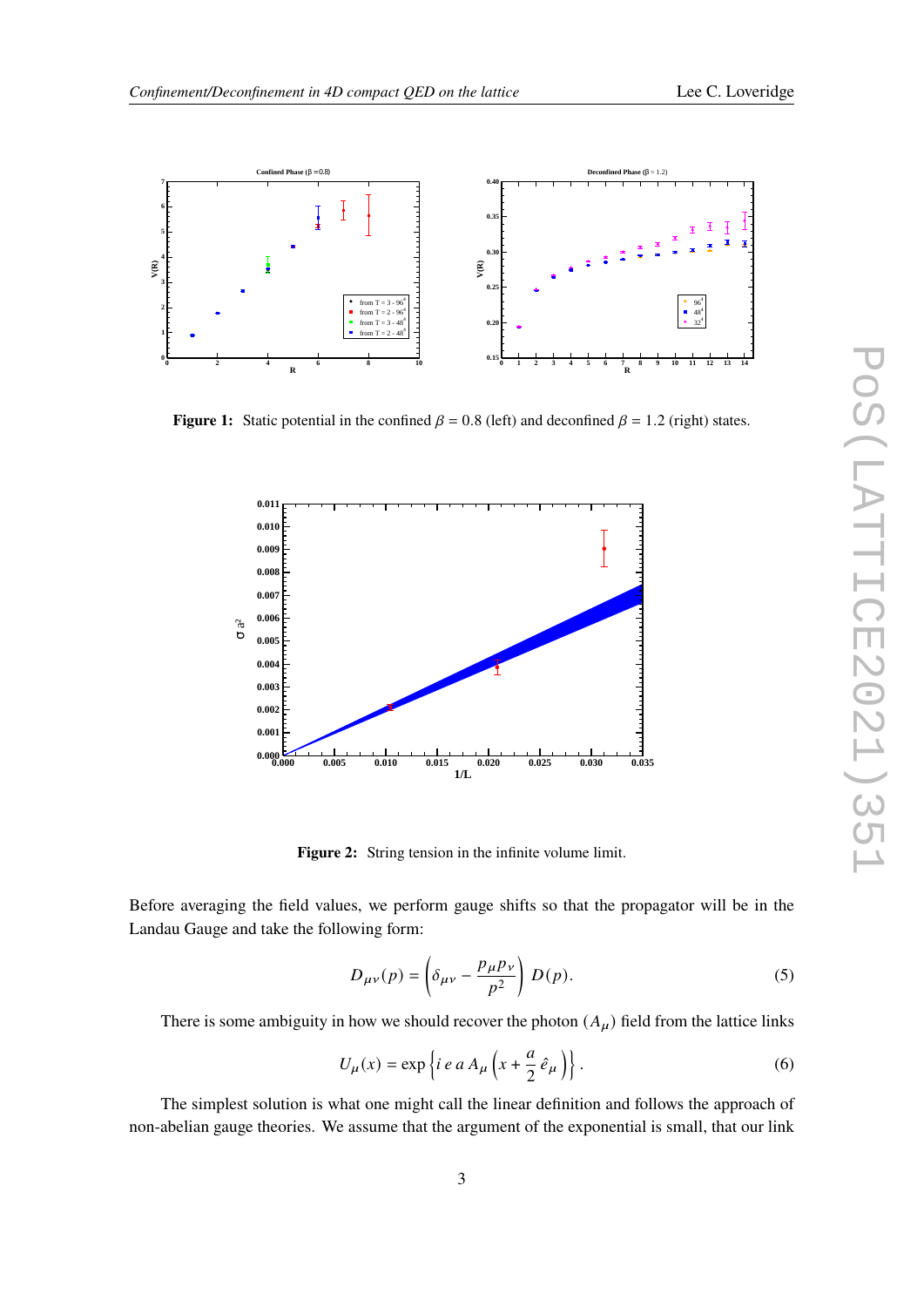$U_{\mu}$  is nearly 1, i.e. the argument  $eaA_{\mu}$  is nearly 0, and thus we can find the photon field by taking the imaginary part of the configuration

<span id="page-3-0"></span>
$$
A_{\mu}\left(x+\frac{a}{2}\hat{e}_{\mu}\right)=\frac{U_{\mu}(x)-U_{\mu}^{\dagger}(x)}{2i}.
$$
 (7)

This method is commonly used when studying  $SU(3)$  (QCD) on the lattice where there is a physical scale and one can be certain that the argument of the exponent is small and the links are indeed close to unity. Since we are exploring  $U(1)$  with different coupling constants, we have no physical scale and therefore cannot be sure that the argument is small.

We will instead use a logarithmic definition of  $A_{\mu}$ .

<span id="page-3-1"></span>
$$
A_{\mu}\left(x+\frac{a}{2}\hat{e}_{\mu}\right)=-i\,\ln\left(U_{\mu}(x)\right)\tag{8}
$$

This definition is exact up to machine accuracy, but it is much harder as it requires taking a logarithm. However, logarithms of  $U(1)$ 's pure phase configurations are much simpler to take than logarithms of  $SU(3)$ 's matrix configurations.

The two different definitions of the photon field require different gauge fixing formulations to ensure orthogonality. For the linear definition ([7](#page-3-0)), we maximize the functional

<span id="page-3-2"></span>
$$
F[U;g] = \frac{1}{VD} \sum_{x,\mu} \mathcal{R} \left[ g(x) U_{\mu}(x) g^{\dagger}(x + a \hat{e}_{\mu}) \right],
$$
 (9)

while for the logarithmic definition  $(8)$  $(8)$  $(8)$  we must maximize the functional

<span id="page-3-3"></span>
$$
\widetilde{F}[U;g] = \frac{1}{VD} \sum_{x,\mu} \left\{ 1 - a^2 e^2 \left[ A_{\mu}^{(g)} \left( x + \frac{a}{2} \hat{e}_{\mu} \right) \right]^2 \right\}.
$$
\n(10)

We achieved the best results by first maximizing the linear functional ([9](#page-3-2)) and then maximizing the logarithmic functional ([10\)](#page-3-3).

After gauge fixing and computing the photon propagator, we see that in the confined  $\beta = 0.8$ phase (figure [3](#page-4-0) left), the propagator takes the standard form of a propagator with well defined mass:

$$
a^2 e^2 D(a^2 \hat{p}^2) = \frac{z_0}{(a\hat{p})^2 + (am)^2}.
$$
 (11)

By contrast, in the deconfined  $\beta = 1.2$  phase (figure [3](#page-4-0) right), the propagator appears to be approaching that of a massless free photon:

<span id="page-3-4"></span>
$$
e^{2}a^{2}D(a^{2}\hat{p}^{2}) = \frac{Z_{0}}{(a\ \hat{p})^{2}} + \frac{Z_{1}}{(a\ \hat{p})^{4}}.
$$
 (12)

The coefficient  $Z_1$  is effectively a measure of how different our calculated propagator is from a true massless propagator. If we compare the values of  $Z_0$  and  $Z_1$  as the lattice size increases, it is clear that  $Z_0$  is fairly stable while  $Z_1$  approaches 0, suggesting that it is an artifact of the finite size and spacing of the lattice.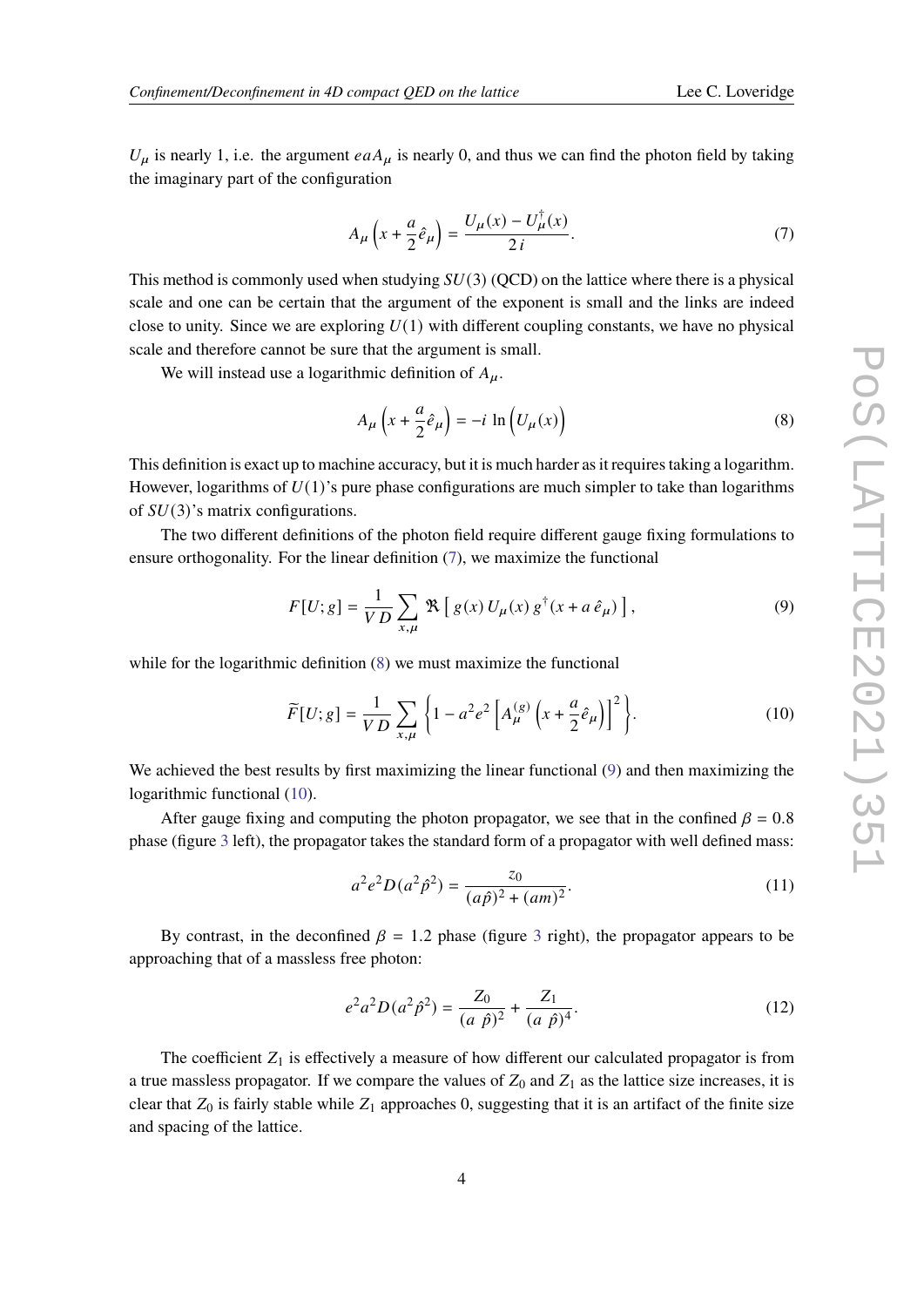<span id="page-4-0"></span>

**Figure 3:** Confined  $\beta = 0.8$  (left) and deconfined  $\beta = 1.2$  (right) propagators.



**Figure 4:** Coefficients  $Z_0$  and  $Z_1$  from equation [12](#page-3-4) for different lattice sizes. Note that  $Z_0$  is nearly constant while  $Z_1$  approaches 0 as the lattice size increases.

## **5. Causes and Nature of the Transition**

We do not yet understand the cause of the phase transition. It may be a result of Dirac Strings in the configurations. This is when the links of a plaquette make a full  $2\pi$  rotation so that the log of the plaquette differs from the total of the logs of the legs by a multiple  $m_{\mu\nu}$  of 2  $\pi$ :

$$
U_{\mu\nu}(x) = \exp\left\{i e a \left(\Delta A_{\mu\nu}(x)\right)\right\};\tag{13}
$$

$$
\Delta A_{\mu\nu}(x) = \sum_{\text{loop}} A_{\mu} + \frac{2\pi m_{\mu\nu}(x)}{ea}.
$$
\n(14)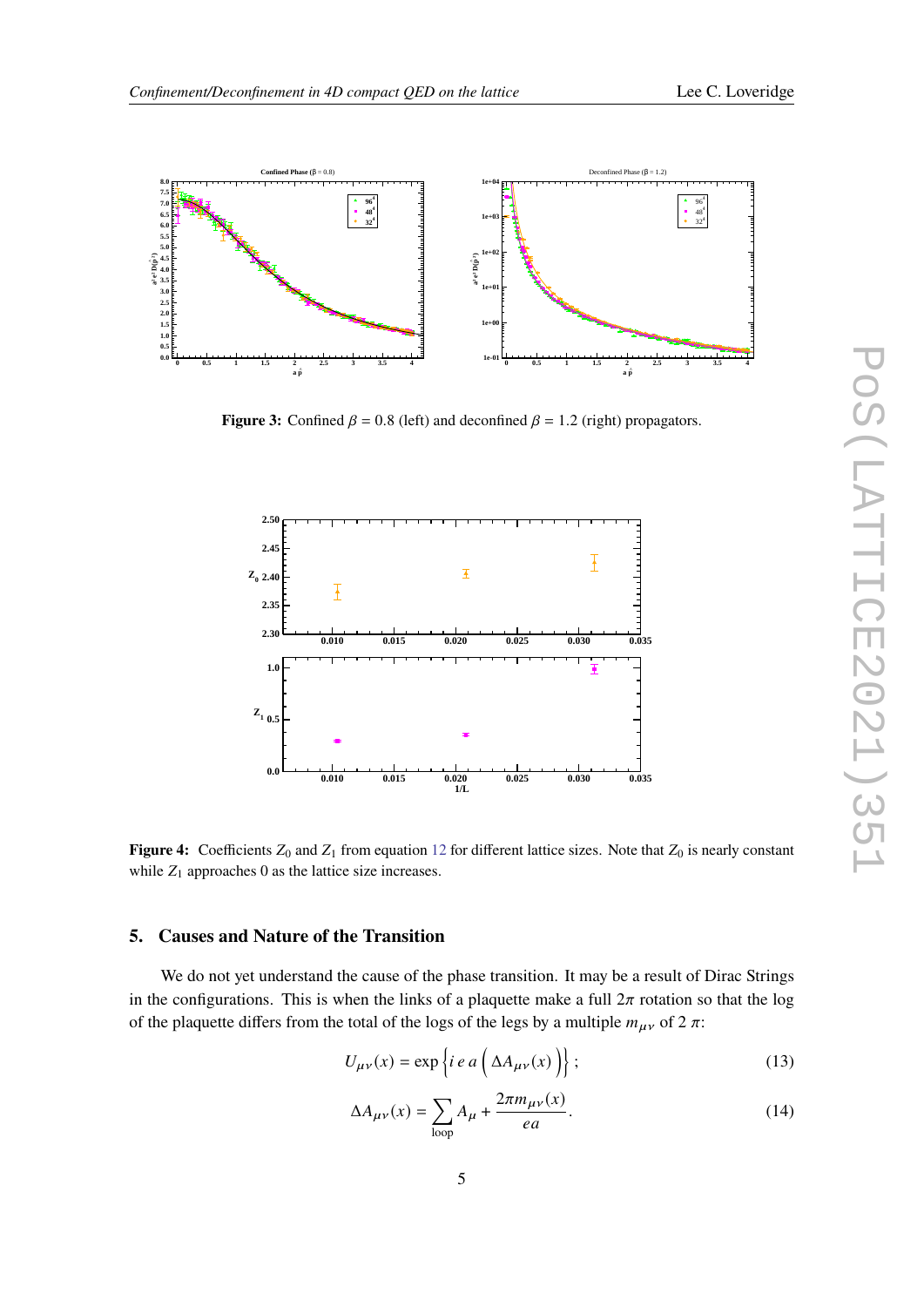<span id="page-5-0"></span>

Figure 5: Dirac Strings in the confined and deconfined phases.

The total of all such Dirac Strings appears to be gauge invariant, but they do move from one plaquette to another or from one site to another in the gauge fixing process. We report here the non-gauge invariant average number of strings per site:

$$
m = \frac{1}{6V} \sum_{x,\mu < \nu} |m_{\mu\nu}(x)|.
$$

This variable  $m$  is analogous to the magnetization observed in condensed matter via the Ising model.

Note from figure [5](#page-5-0) that the average number of Dirac Strings is more than an order of magnitude higher for the confined phase than for the deconfined phase. Furthermore, the average number of strings appears to be independent of lattice size in the confined case but appears to be decreasing with increased lattice size in the deconfined phase. This suggests that Dirac Strings may play a role in the confined phase while being absent in the infinite size and continuum limit of the deconfined phase.

A closer look at propagators for various values of  $\beta$  suggests a first order transition between the phases. Figure [6](#page-6-0) shows photon propagators at various values of  $\beta$ . The upper row is the raw data from the simulation while the lower row has been normalized so that all propagators have similar high momentum behavior. It is clear that all of the low  $\beta$  propagators show a massive behavior and values under 10 at low momentum. By contrast, the large  $\beta$  propagators have very large values at low momentum, suggesting that they may be free propagators in the infinite volume limit.

Figure [7](#page-7-0) shows just the zero momentum component of the propagator plotted versus  $\beta$  for the raw (left) and normalized (right) data. It is clear that this value changes by several orders of magnitude in the neighborhood of  $\beta = 1.0$ ; note in particular, the near vertical slope at  $\beta = 1.0125$ . This suggests a first order transition between the confined and deconfined phases near  $\beta = 1.0$  with the sharpest change at  $\beta = 1.0125$  $\beta = 1.0125$  $\beta = 1.0125$ . More details can be found in [1] [\[2\]](#page-7-2) and references therein.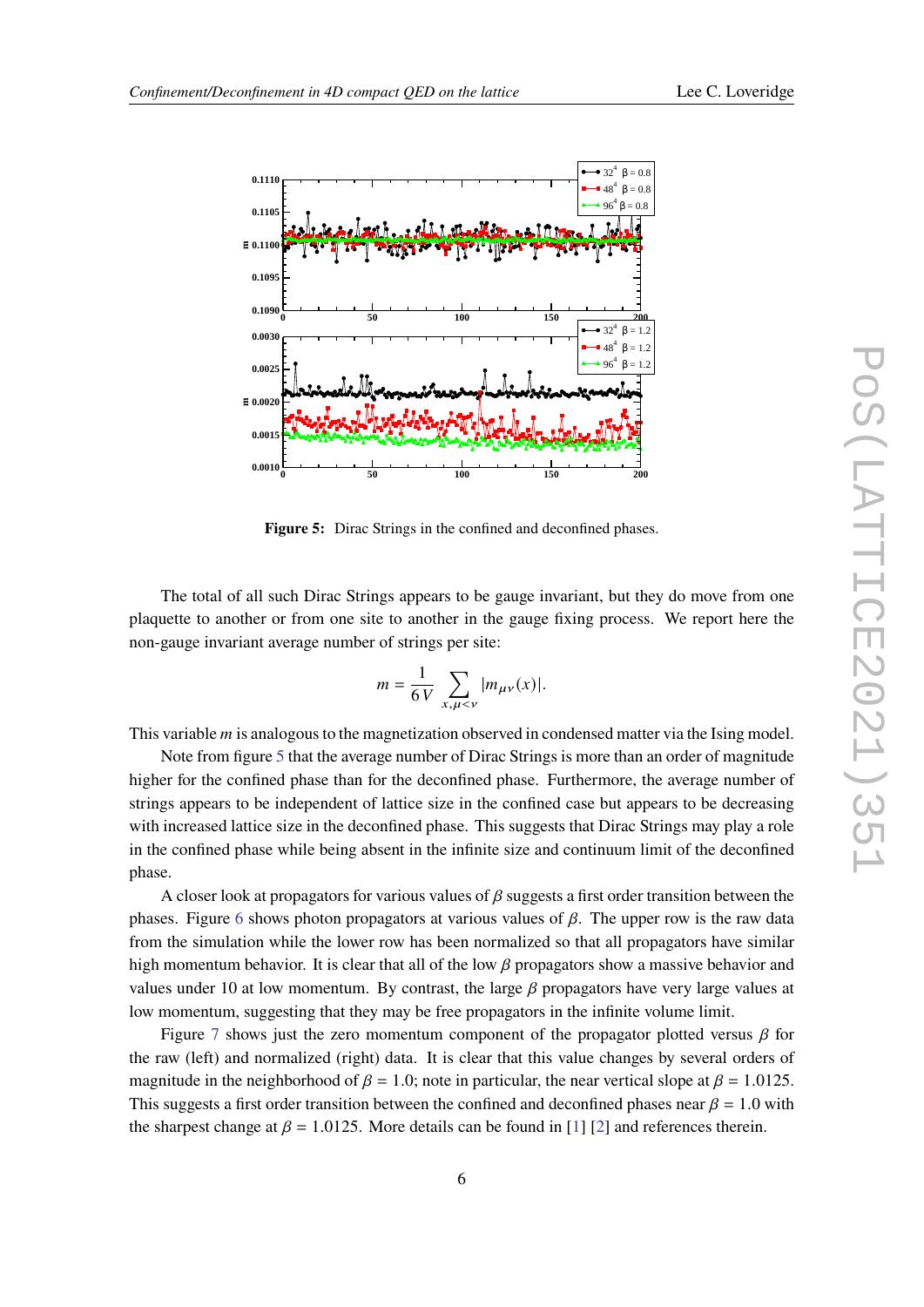

<span id="page-6-0"></span>

**Figure 6:** Photon propagators at various values of beta. The left collumn is raw data from the simulation while the right has renormalized all data to have consistent behavior at large values of momentum.